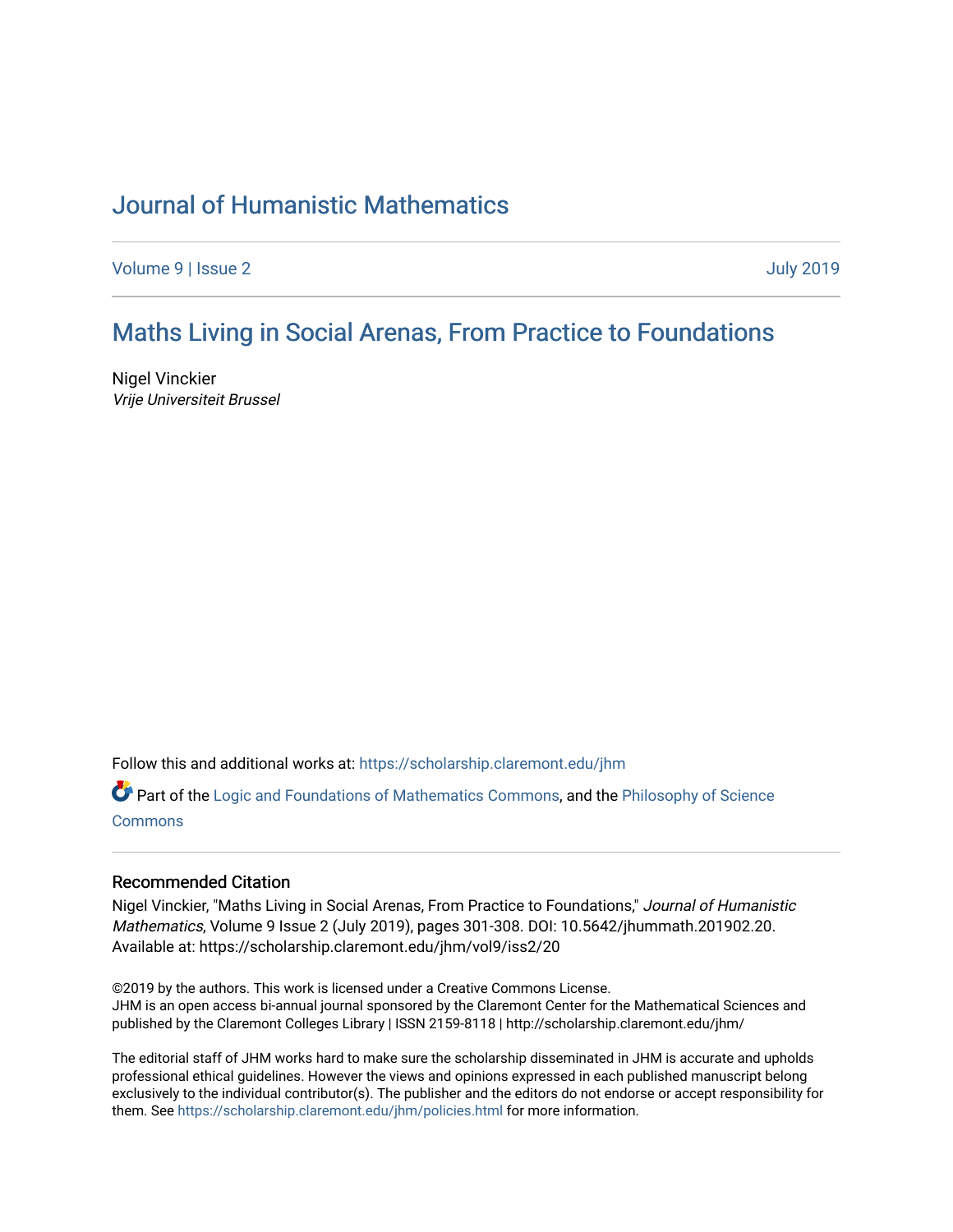# Maths Living in Social Arenas, From Practice to Foundations

Nigel Vinckier

Faculty of Arts and Philosophy, Centre for Logic and Philosophy of Science, Vrije Universiteit Brussel, BELGIUM Nigel.Vinckier@vub.be

# Synopsis

Maths comes to life in human interaction. This has consequences for the mathematics itself. This paper discusses how this "coming to life" of mathematics in different social arenas influences the foundations of maths. We will argue that this influence is profound, to the extent that it is hard to upkeep the idea that there is or should be one foundation on which all mathematics can be built.

# 1. Introduction

During the first semester of my university maths education, it used to bother me that different courses used different definitions for the same concept. I had to work with two "different" sine functions, both again different from the definition of the sine I remembered from secondary school. I wanted the definition, founded firmly on easy concepts. But I had to accept that, depending on the course or what one wanted to do with it, multiple foundations for mathematical concepts were possible.

Philosophy of mathematics had a similar evolution. Early to mid  $20<sup>th</sup>$  century philosophy of mathematics was concerned with finding the foundation of mathematics. But this turned out to be very hard indeed. However, we will argue, the tendency to look into foundations is a fundamental aspect of mathematics, even that what makes mathematics mathematics. The problem with foundationalist philosophy of maths starts when one does not take the wide variety of mathematical practices and its social organisation into consideration, which has an influence on the maths itself, even on its foundations.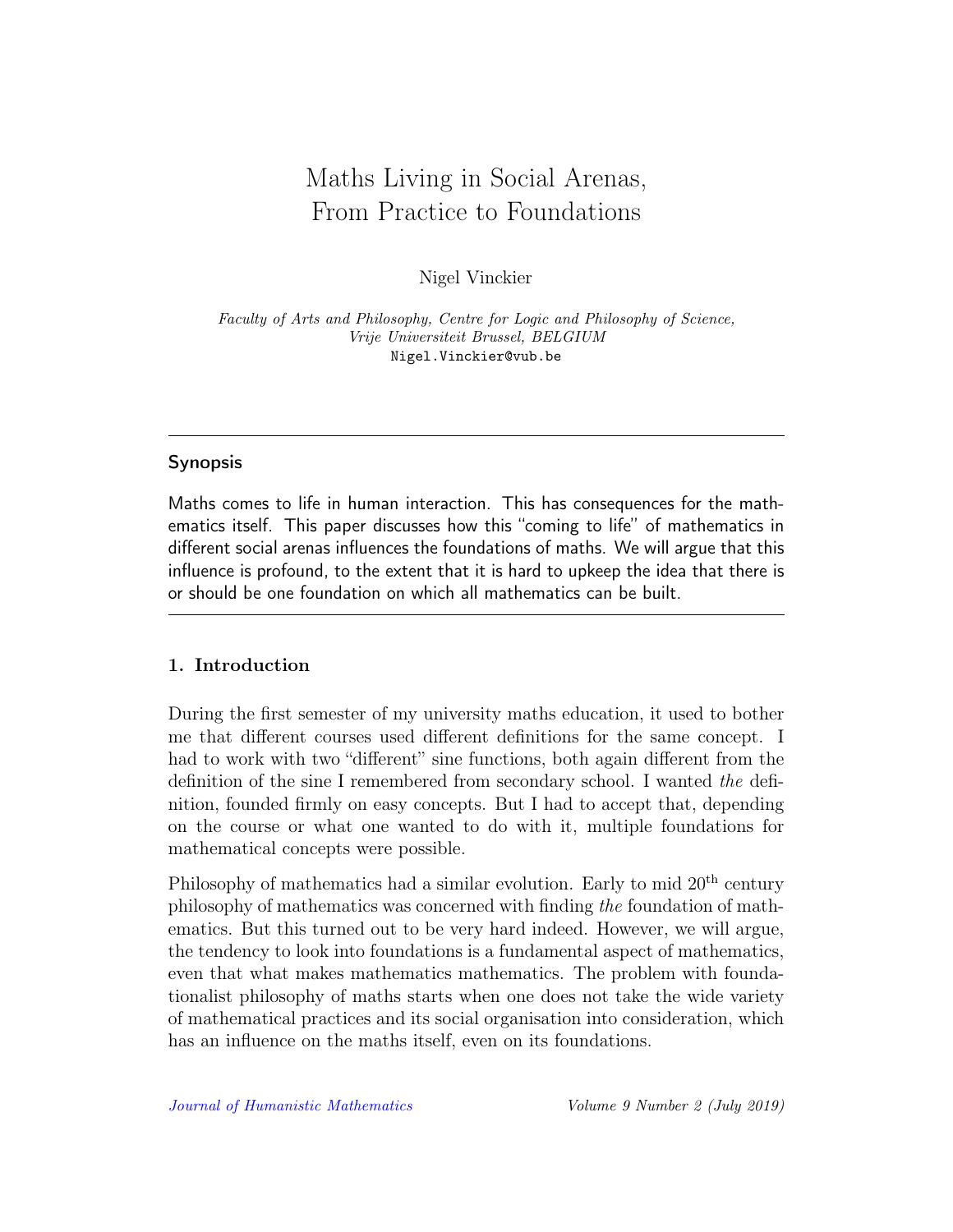#### 302 Maths Living in Social Arenas, From Practice to Foundations

## 2. From Foundations to Practices

The first half of  $20<sup>th</sup>$  century philosophy of mathematics was marked by the foundational crisis. From this crisis, entire "schools" ("-isms") developed. The details of these different positions are not relevant for this discussion and can be found in any introduction to philosophy of mathematics. Rather than what their differences are, we are interested in what they share. Since they emerged as programmes to deal with the crisis of mathematical foundations, what they shared, to a certain extent, is that they were all foundational: from metaphysical or ontological positions of what the foundations of mathematics are or should be, the building of mathematics was (re)constructed.

To this day, the matter is not settled. All programmes and positions have their merits, but all fail to account for all of mathematics and philosophical problems. As no clear dominant position emerged, the focus shifted "upwards"; from the foundations to the mathematical practices.<sup>[1](#page-2-0)</sup> In recent decades, this evolved into a fully-fledged "practice turn" in the philosophy of mathematics, although maybe less profound, later, and more fragmentary than the practice turn in the philosophy of science. Since then, the social organisation and human aspect of that funny enterprise called mathematics has received more and more attention and recognition. Some topical issues in the philosophy of mathematical practices (PMP for short) are the role of cultural factors, social organisation of mathematics, historical considerations, heuristics in the context of mathematical discovery, the role of mistakes, educational links, explanation and many more.

However, should the two necessarily be in opposition? Can philosophy of mathematical foundations and philosophy of mathematical practices crossfertilise each other? In a specific way (we will argue), discussion of foundations is unavoidable, and the reason for this is to be found in the characteristics of mathematics itself. We have to deal with foundations.

Here we enter of course the realm of the "classical" problems of "traditional" philosophy of mathematics, and risk to get bogged down in these "old" discussions. Hence, an account of PMP should be compatible with different metaphysical positions one might hold. To put it crudely: an answer to the question about whether or not vector spaces existed when dinosaurs roamed

<span id="page-2-0"></span> $1$ Or we should say the focus *expanded*. But in contemporary foundational debates too, elements of mathematical practice are taken more and more into consideration.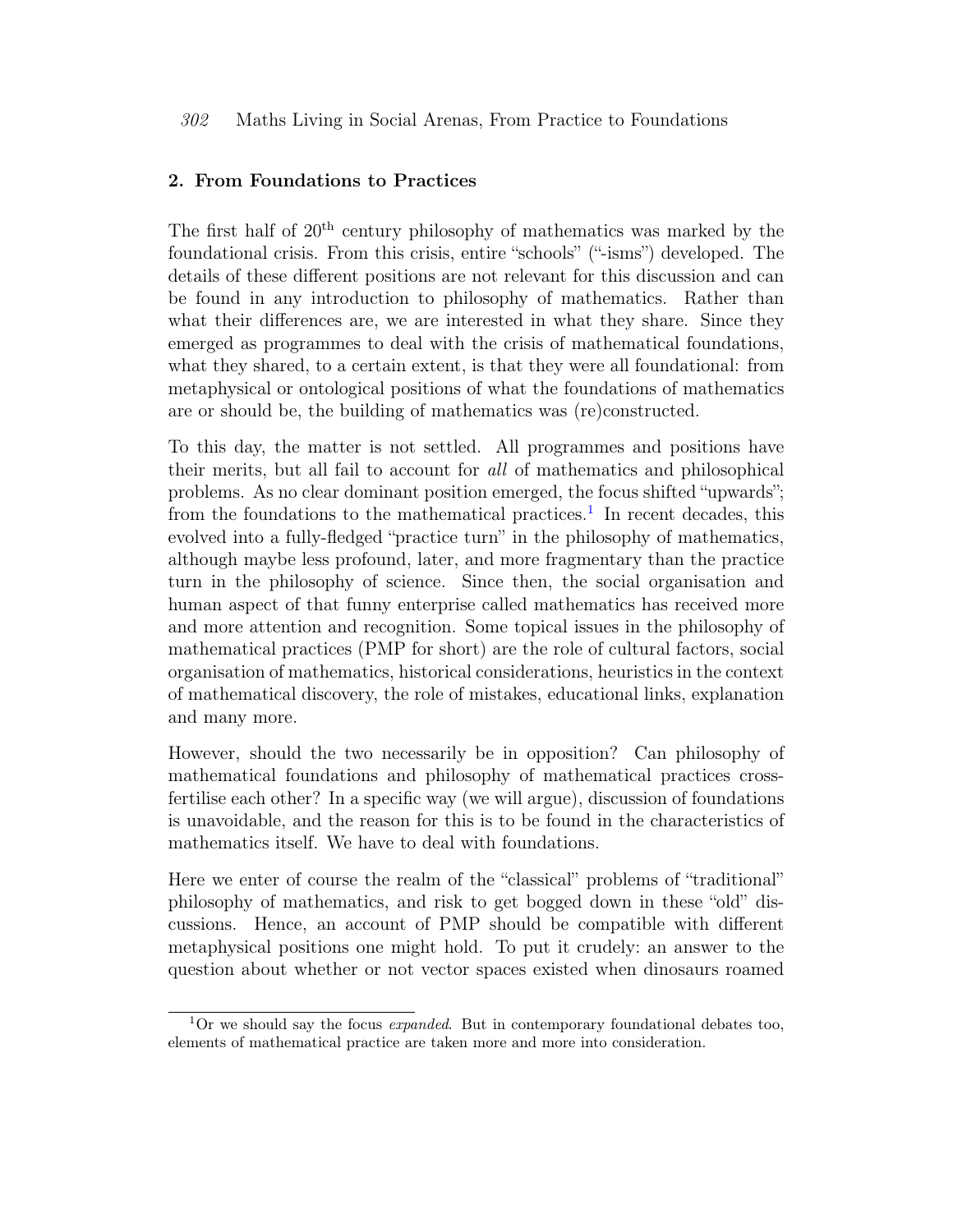the earth is a matter of extreme indifference to me. But whether one answers "yes", "no", or "that question has no meaning to me", it should in theory be compatible with an account of the core of PMP.

What all mathematical practices share, independently of philosophical accounts of the deeper ontological status of their concepts, is the fact their mathematics comes to life in some kind of human or social interaction. This is the aspect we are interested in: a living mathematics, as shared, presented, discussed, taught, thought, communicated etc. We will call the societal spaces in which this interaction brings mathematics to live social arenas. We choose the term exactly because its connotation of action and debate.<sup>[2](#page-3-0)</sup> It might be a difficult operation to *exactly* identify *specific* arenas, but a relatively easy criterion could be: there has to exist a label for it, i.e. a name or even a certain official or institutional character: a classroom, an undergraduate algebra course, a PhD defence, a mathematics conference, a university research group, a TV documentary, the office of a mathematician<sup>[3](#page-3-1)</sup>, an academic journal's readership, etc. These arenas are of course linked via individual mathematicians or groups of mathematicians, who may be active in different arenas. Note that the "same" piece of mathematics will potentially live quite differently in different arenas.

Up to this point, the proposed analysis seems trivial. Yes, mathematics is done and communicated differently in different ranks of society. If there is "a mathematics" projected differently onto the different arenas where it comes to live, this indeed does not add much. But here the fact that we take the practices seriously kicks in. As we will argue, the influence of the social arenas onto the mathematics itself reaches deeper than this, all the way to the foundations. To such an extent that it is hard to uphold that there is or should be one foundation that speaks for all of mathematical practices.

<span id="page-3-0"></span><sup>2</sup>The Online Oxford Dictionaries lists as a second definition for arena: "A place or scene of activity, debate, or conflict".

<span id="page-3-1"></span><sup>3</sup>The solitary "singleton mathematician" proving in her office fits this bill as well. She is a little society of her own, embedded in different social arenas (research groups, courses she teaches, university culture, society at large...). Also, there is a form of self-communication through internal monologue or scribbling. In [\[4\]](#page-8-0), an insight of C.J. Keyser is cited: "As early as 1905, Keyser recognized that concepts and proofs in mathematics are essentially social affairs: "They must be intelligible to at least two minds, or, what is tantamount, to one person at least twice"." (our emphasis) So even if we were to isolate the singleton mathematician, we regard the way in which she "explains the mathematics to herself" as a form of communication.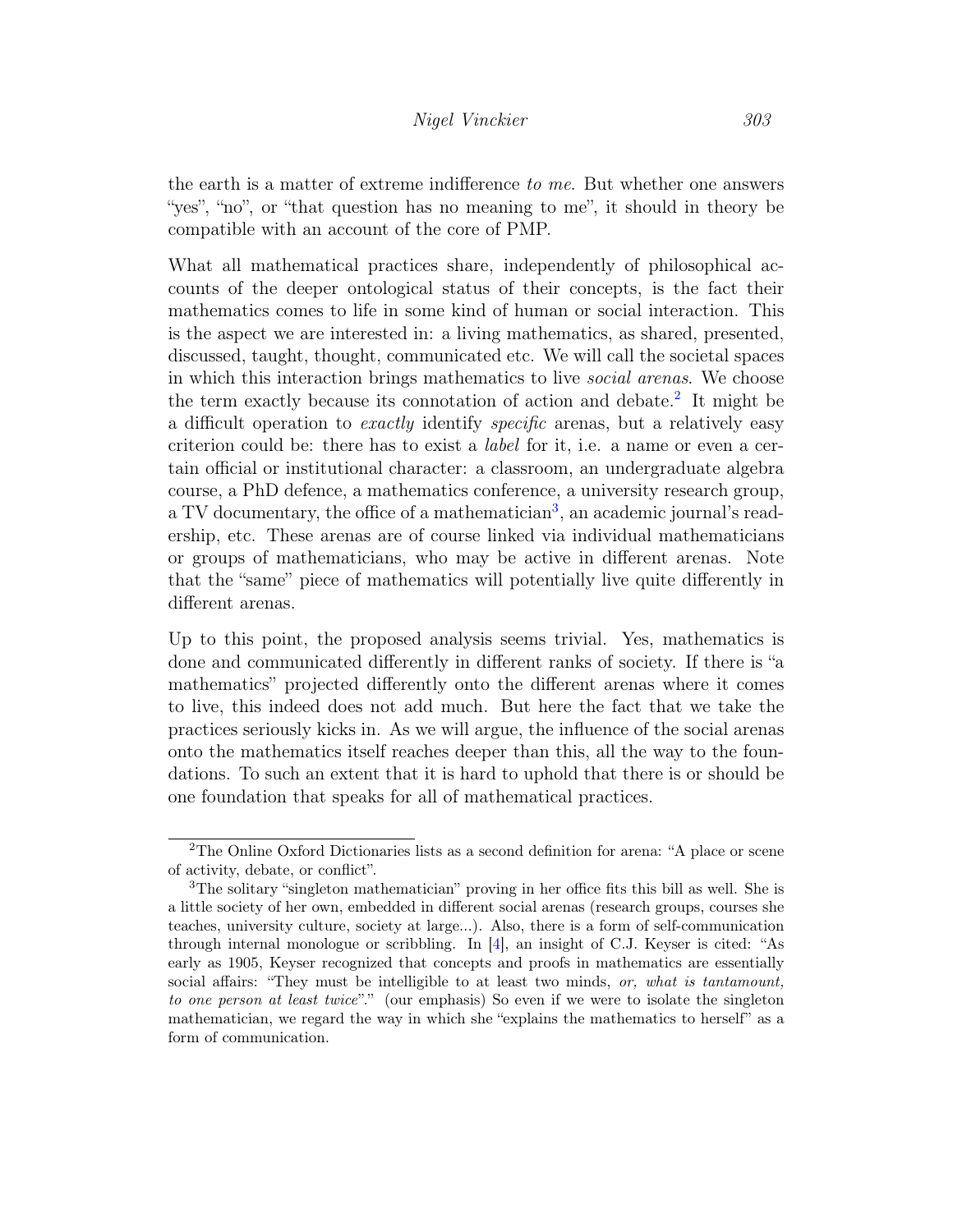#### 304 Maths Living in Social Arenas, From Practice to Foundations

We will present two case studies that show that the requirements of different social arenas have a severe impact on what one considers to be the foundation of a mathematical concept.

## 3. Case 1: The Sine Function

What is the sine function? It turns out this is a more difficult question than one might suspect. Undoubtedly, a periodic sine wave picture leaps to mind, but how to "properly" define this concept? It is remarkable that there are so many versions of this quite essential mathematical notion. Here is a non-exhaustive list of four commonly found definitions.

• the geometric definition, namely as the generalisation of the sine in a right-angled triangle:  $\sin x :=$  the ordinate of the intersection point between the unit circle and the half-line through the origin, corresponding to an arclength  $x$  (which is equal to an angle of  $x$  radians);

• a (Taylor) series: 
$$
\sin x := \sum_{n=1}^{\infty} \frac{(-1)^{n-1} x^{2n-1}}{(2n-1)!}
$$
;

- the  $2\pi$ -periodic continuation of the inverse of the arcsin function, itself defined as an integral of an algebaic expression;
- the complex definition: [\[5\]](#page-8-1) shows that, once the exponential function  $\exp x$  has been defined, one can define  $\sin x := \frac{1}{2i} \exp(ix) - \exp(-ix)$ .

The first definition is the approach one is most likely to meet in secondary school education. The reason is obvious: the function can be easily linked to the right-angled triangle and goniometric circle, which is needed to show interesting properties (extrema, zeroes, derivative etc.). The link with the graph of a function (and hence geometric interpretation) is essential in this arena. Another characteristic is the fact that this approach neatly follows the school curriculum<sup>[4](#page-4-0)</sup>: the sine in a right-angled trangle is introduced in the third year of secondary school, the generalisation to the goniometric circle in the fourth, functions and the sine-seen-as-function in the fifth.

The second approach is arguably the most "economical", as only the concept of infinite series is required. However, geometric interpretation and deriving the desirable properties become tedious. If, however, there is a link with

<span id="page-4-0"></span><sup>4</sup> In the Dutch-speaking Belgian school system.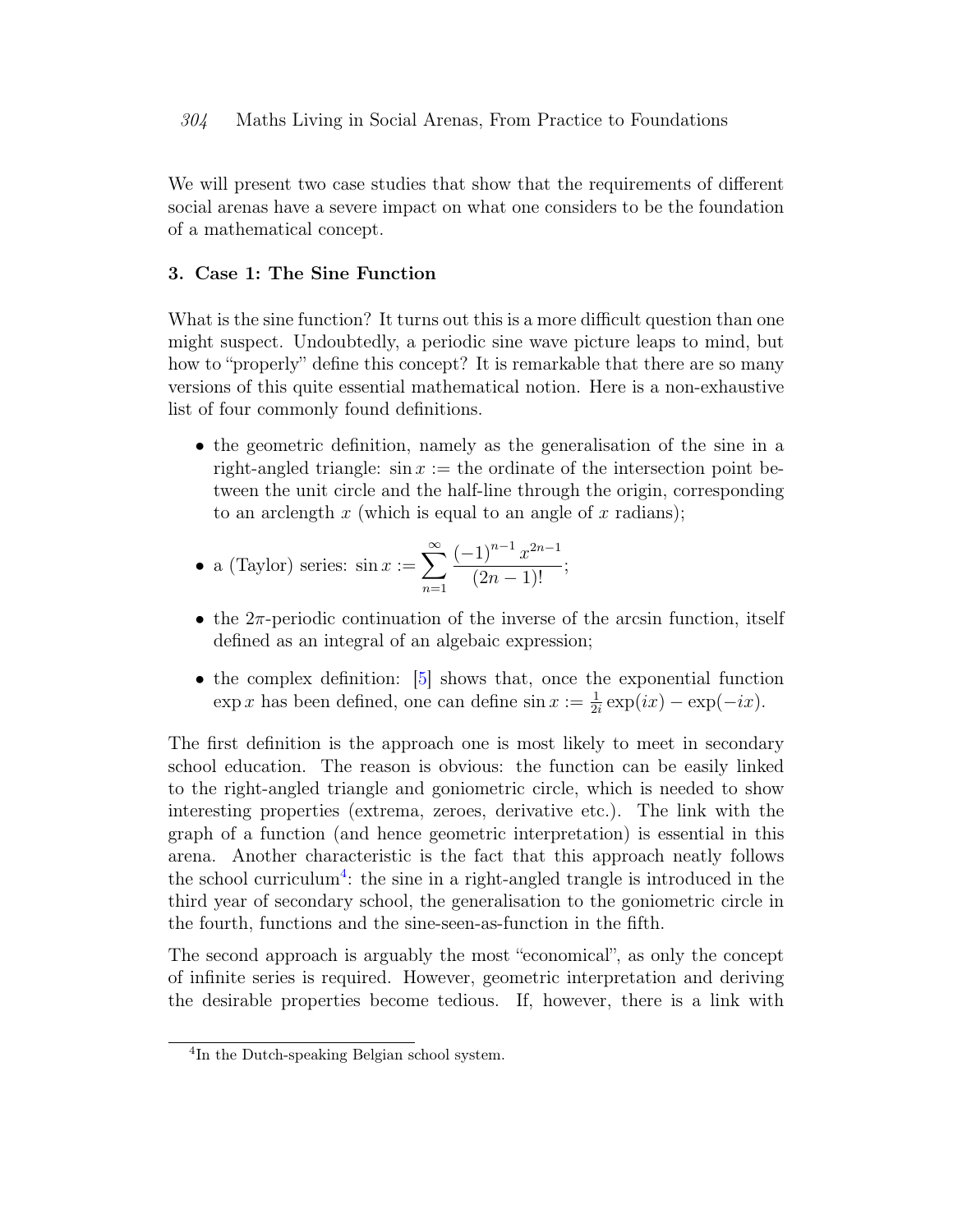computational side of things<sup>[5](#page-5-0)</sup>, this becomes an interesting option, as it puts forward the approximation method as fundamental. In other approaches, the series is a property rather than a definition, as an instance of Taylor's theorem.

The third and fourth definitions start from heavy (respectively real and complex) analysis. The third defines  $\arcsin x = \int_0^x \frac{dt}{\sqrt{1-t}}$  $\frac{dt}{1-t^2}$  with  $(|t| < 1)$  and consequently defines the sine function as the periodic continuation of its inverse. The integral, inverses and all properties can then be derived through the familiar  $\epsilon-\delta$  definitions, cementing this approach in the topology of R. The forth is similar, but using machinery from complex analysis. These approaches might be considered the most "rigorous", as "it should be stressed that we derived the basic properties of the trigonometric functions [...] without any appeal to the geometric notion of angle." ([\[5\]](#page-8-1)) Interestingly enough, after having defined the sine and cosine, [\[5\]](#page-8-1) continues to argue that "[his definitions] coincide with the functions  $\cos x$  and  $\sin x$ , whose definition is usually based on geometric considerations." So to show that his definition is adequate for the sine function, he shows that the rigorous definition gives rise to all the properties we expect of a sine based on geometric reasoning.But to derive these properties of the "geometric" sine, a certain amount of trust needs to be put into the geometric considerations we started from. This seems circular, but an instance of a "virtuous circle": provide more solid foundations for a concept we already know.

Of course, it is possible to transform one representation in the other. What is a definition in one arena will be a property in the other and vice versa. Payoffs need to be weighed against another. Yet, the situation is not symmetrical. By favouring one definition over the other, one commits to what one deems to be more essential as a basis for the concept. The choice depends on the requirements of the social arena in which the sine function will be used.

So what is the sine function? It seems that this question is impossible to answer. And this very fact isn't a problem, rather on the contrary. It is remarkable and fruitful that these motley crew of practices has so many approaches to a concept so familiar as the sine function. Note that this observation is compatible with most "classical" metaphysical positions in philosophy of mathematics. The social constructivist is obviously happy, the constructivist has (at least one) constructively acceptable version, there is an embedding in R and (hence) set-theoretic structures, the Platonist may claim all are projections of the ideal entity of the sine function.

<span id="page-5-0"></span> ${}^{5}$ As e.g. in Bishop and Bridges's constructivist analysis, see [\[1\]](#page-8-2)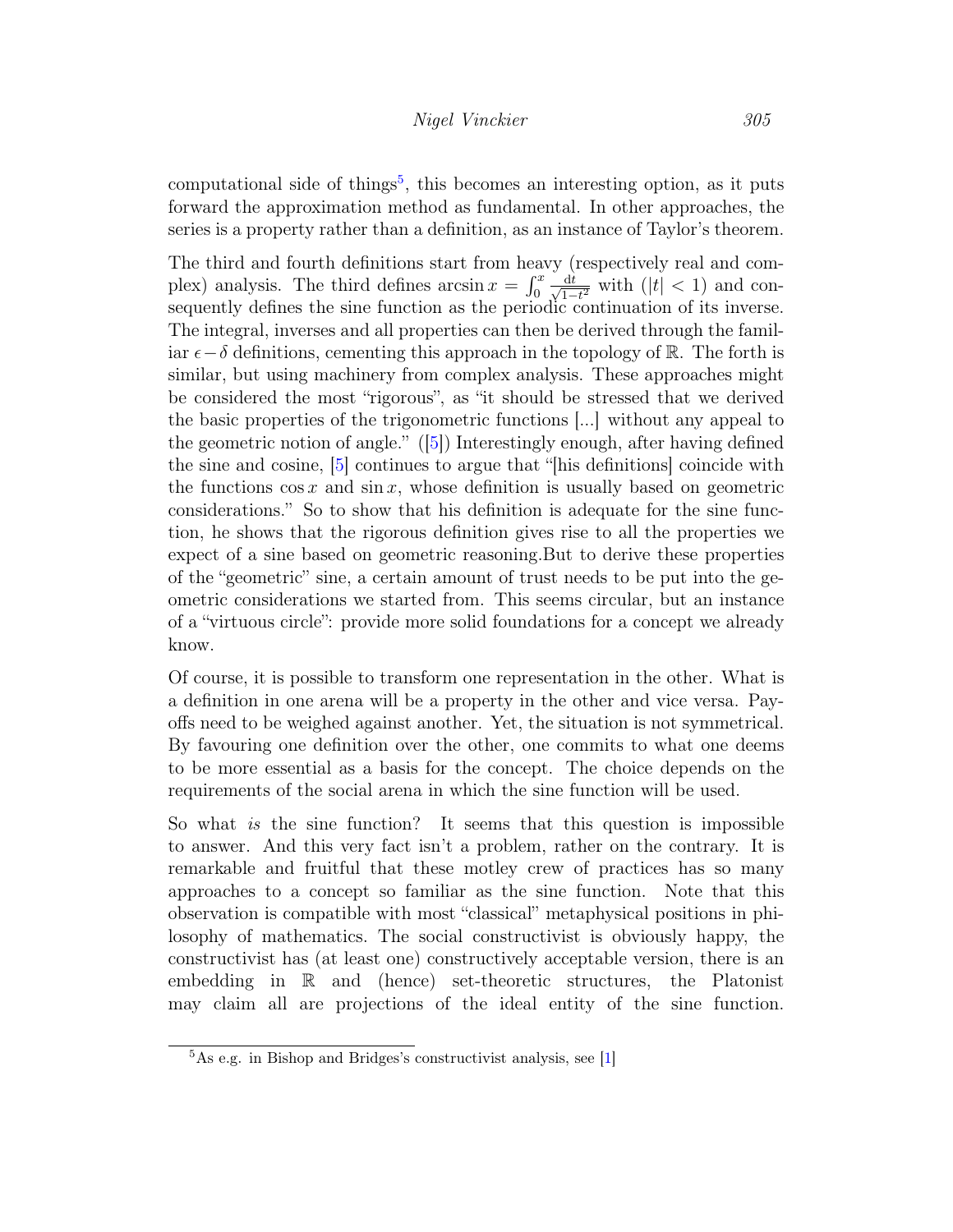#### 306 Maths Living in Social Arenas, From Practice to Foundations

There is, however, one position that proves to be untenable in view of these observations. Namely the view that there should be but one foundation of mathematics, whatever metaphysical stance one might have about this foundation, because we saw that the foundation of the mathematical concept is relative to the requirements of the social arena in which the concept is used.

# 4. Case 2: The Line

What is a (straight) line? This is another very familiar mathematical notion that turns out to be hard to define. Again, we will present a few approaches.

A first is the very pragmatic approach to accept that a line is a line and simply get over it. We have a basic understanding of what "straightness" is or should be. Be it from encounters with it in nature (a lightbeam or the horizon), a conceit of civilisation (a ruler or train track) or our innate human proneness to regularity, uniformity, harmony and symmetry. In a lot of arenas, it is therefore not problematic to simply live with a loosely defined concept of "straight line", founded on this acknowledged notion of straightness.

But even in arenas where formalisation and abstraction is imperative, such as axiomatic geometry, one of the easiest approaches is to accept a line as a line an no further. But in these arenas, the aim is different: lines are treated as a primitive concept, tamed through axioms that stipulate how lines (should) behave, hence making the connection with our intuitions of what an abstracted straight line is. The concept "line" is not further analysable, and determined by how it interacts with other notions, such as points. For example, Hilbert in [\[3\]](#page-8-3) defines a line as an object completely determined by two points, indefinitely extendible etc.

Another possibility is to define a line in a coordinate grid system as an object satisfying a linear equation of the form  $ax + by + c = 0$ . Here, geometric interpretation is secondary, but the line-concept is founded on the real-number concept, which easily harvests the powers of analytic geometry.

Here again, very different approaches were possible. Be it pragmatic, axiomatic or analytic, the angle of attack reveals what is deemed to be a (part of the) foundation for mathematics, within a specific social arena.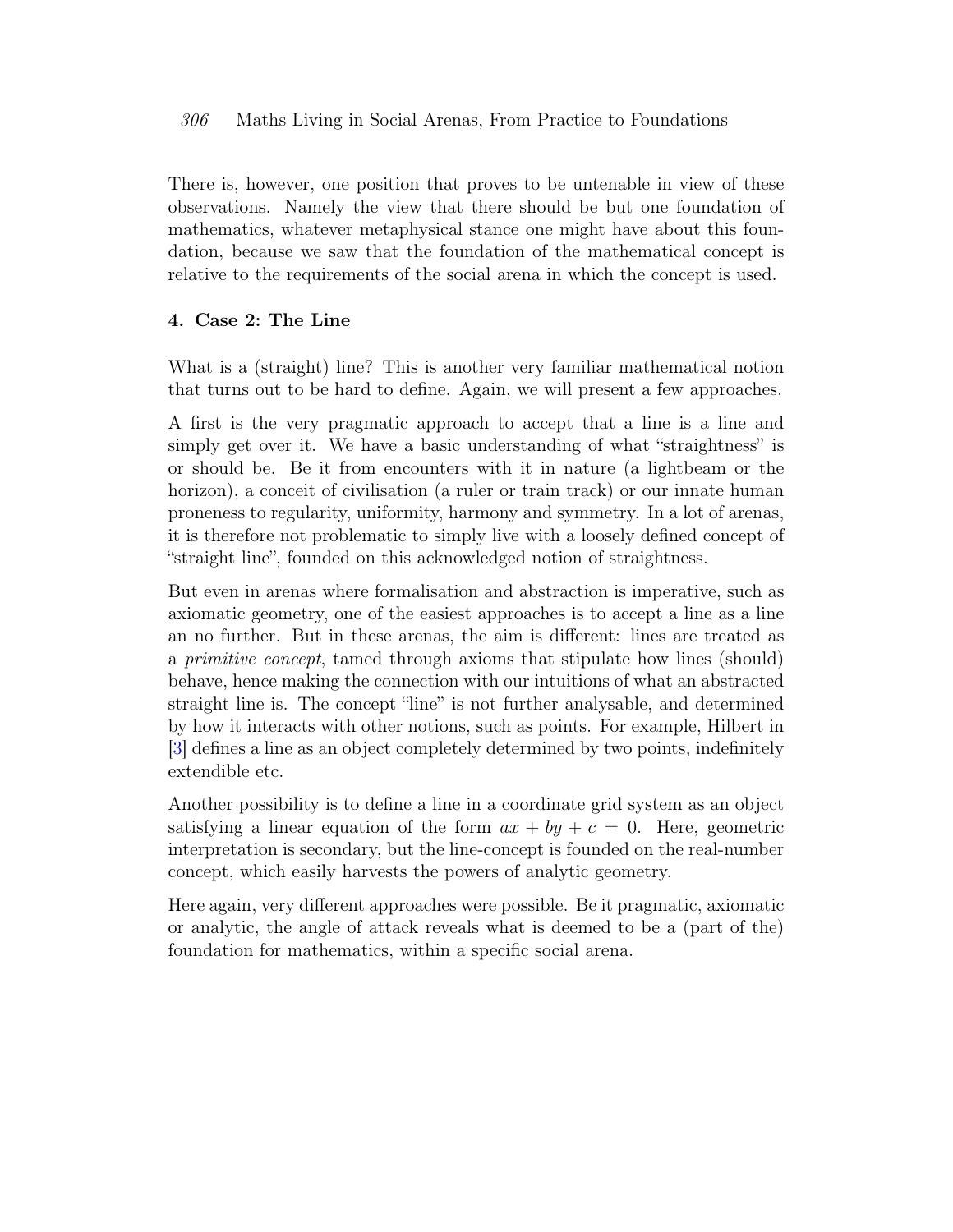#### 5. Practices as Foundations

We have discussed how the foundations of mathematical concepts differ in various social arenas. It is therefore dangerous to put forward general, unifying principles that serve as a banner to put all of mathematics under. As soon as one hears claims along the lines of "a fundamental characteristic of all of mathematics is [...]", one will be able to come up with something that is clearly to be considered as a piece of mathematics, but which doesn't satisfy the characteristic. However, we will here boldly propose exactly such a characteristic, maybe tempering the claim to apply to "most of mathematics". It is a more delicate version of the classical claim that the notion of proof lies at the heart of mathematics.

Claim: Mathematics connects new concepts to previously defined and studied concepts.

The latter are deemed to be the deeper, more intuitive, more easily graspable, more fundamental concepts from which to start exploring the to-be-defined concepts. This leads to a practice of connecting mathematical entities to another. As concepts are built on one another, the natural question arises of what the deepest concepts or assumptions are on which we are building. Therefore there is, in all mathematical practices, a fundamental foundationalist tendency present. But what these foundations are, their solid basis deemed unproblematic, intuitive, given, may be very different in the different social arenas.

The foundationalist tendency is *mathematical* and only turns philosophically problematic if one considers the foundational requirements of one social arena to be the foundations for all arenas. Hence, the problem with foundationalist philosophy of mathematics is not the foundationalism per se, but rather the fact they take the foundations of pure mathematics (in-principle-traceabilityto-axioms-or-set-theory, formal proof requirement, preference for rigour over intuition etc.<sup>[6](#page-7-0)</sup>) to speak for all social arenas in which maths is performed.

This has consequences for the notion of proof. Traditionally, the maxim goes that a piece of mathematics is in principle reducible to a set theoretic definition and proofs work formally from a small set of axioms. As we have seen, this

<span id="page-7-0"></span><sup>&</sup>lt;sup>6</sup>It is not claimed that e.g. intuition or informal proof are not part of this arena. Here, however, we discuss foundational requirements.